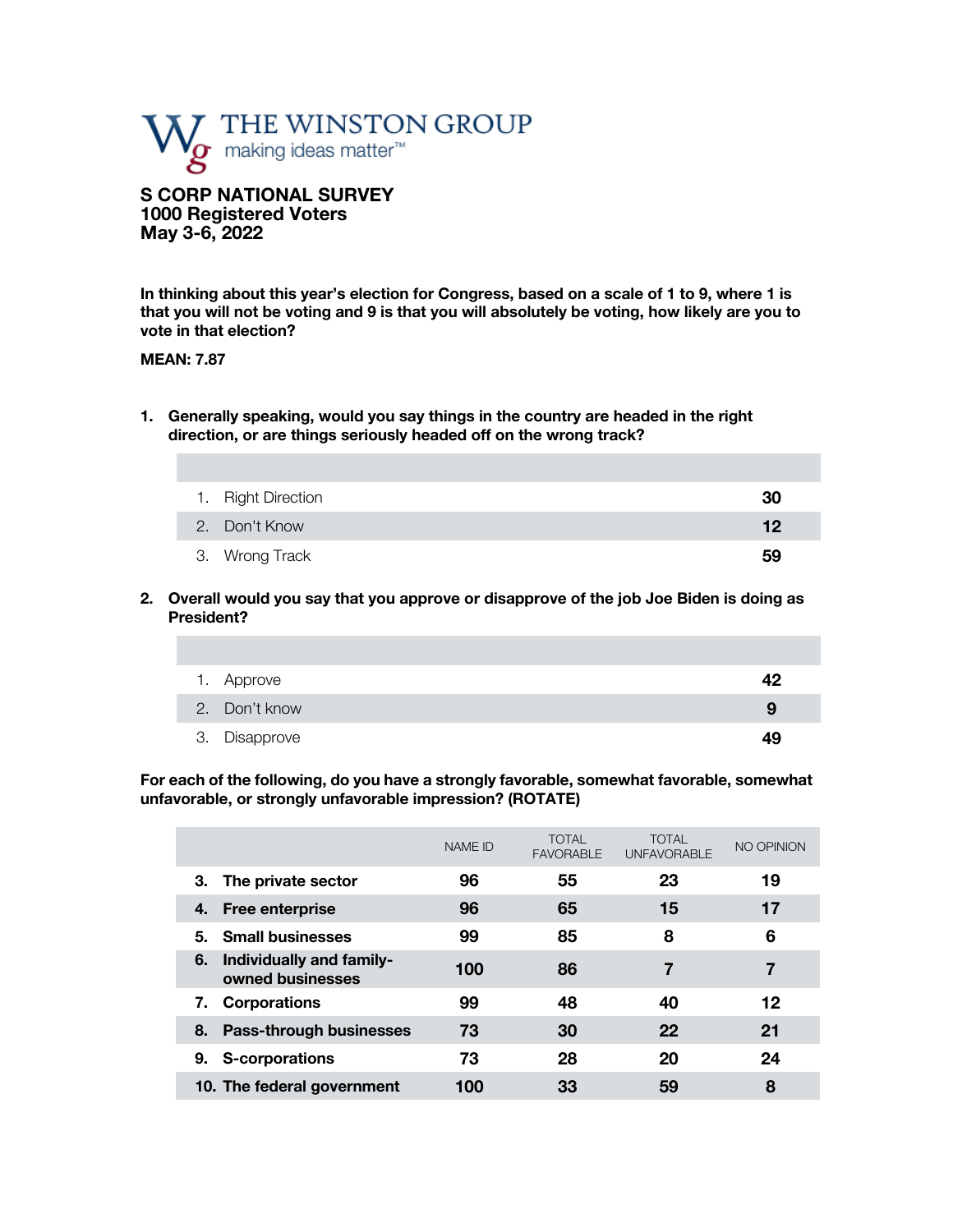| 11. The Centers for Disease   |    |    |    |  |
|-------------------------------|----|----|----|--|
| <b>Control and Prevention</b> | 99 | 59 | 34 |  |
| (CDC)                         |    |    |    |  |

**12. Which of the following issues would you say is most important to you in deciding how to vote for Congress? (ROTATE)**

| 1. Education                         | 3            |  |
|--------------------------------------|--------------|--|
| 2. Social Security                   | 6            |  |
| 3. Retirement and Investments        | 1            |  |
| 4. Terrorism                         | $\mathbf{2}$ |  |
| 5. Health care                       | 10           |  |
| 6. The Economy                       | 21           |  |
| 7. Jobs                              | $\mathbf{2}$ |  |
| 8. Taxes                             | 4            |  |
| 9. Crime and Safety                  | 4            |  |
| 10. Environment/Climate Change       | 7            |  |
| 11. National Defense/Foreign Affairs | 3            |  |
| 12. National Deficit/Spending        | $\mathbf{2}$ |  |
| 13. Energy                           | 1            |  |
| 14. Gas prices                       | 6            |  |
| 15. Immigration                      | 8            |  |
| 16. Inflation                        | 14           |  |
| 17. Other                            | 5            |  |
| 18. Prescription Drugs               | 1            |  |
| 19. Don't know                       | 2            |  |

**For each of the following, what is the average rate at which you think they are taxed right now? Give your best guess. (ROTATE LIST)**

|                                             | <b>MEAN</b> |
|---------------------------------------------|-------------|
| 13. Wealthy individuals                     | 21.1        |
| 14. Small businesses                        | 24.1        |
| 15. Public corporations                     | 21.1        |
| 16. Individually or family-owned businesses | 24.2        |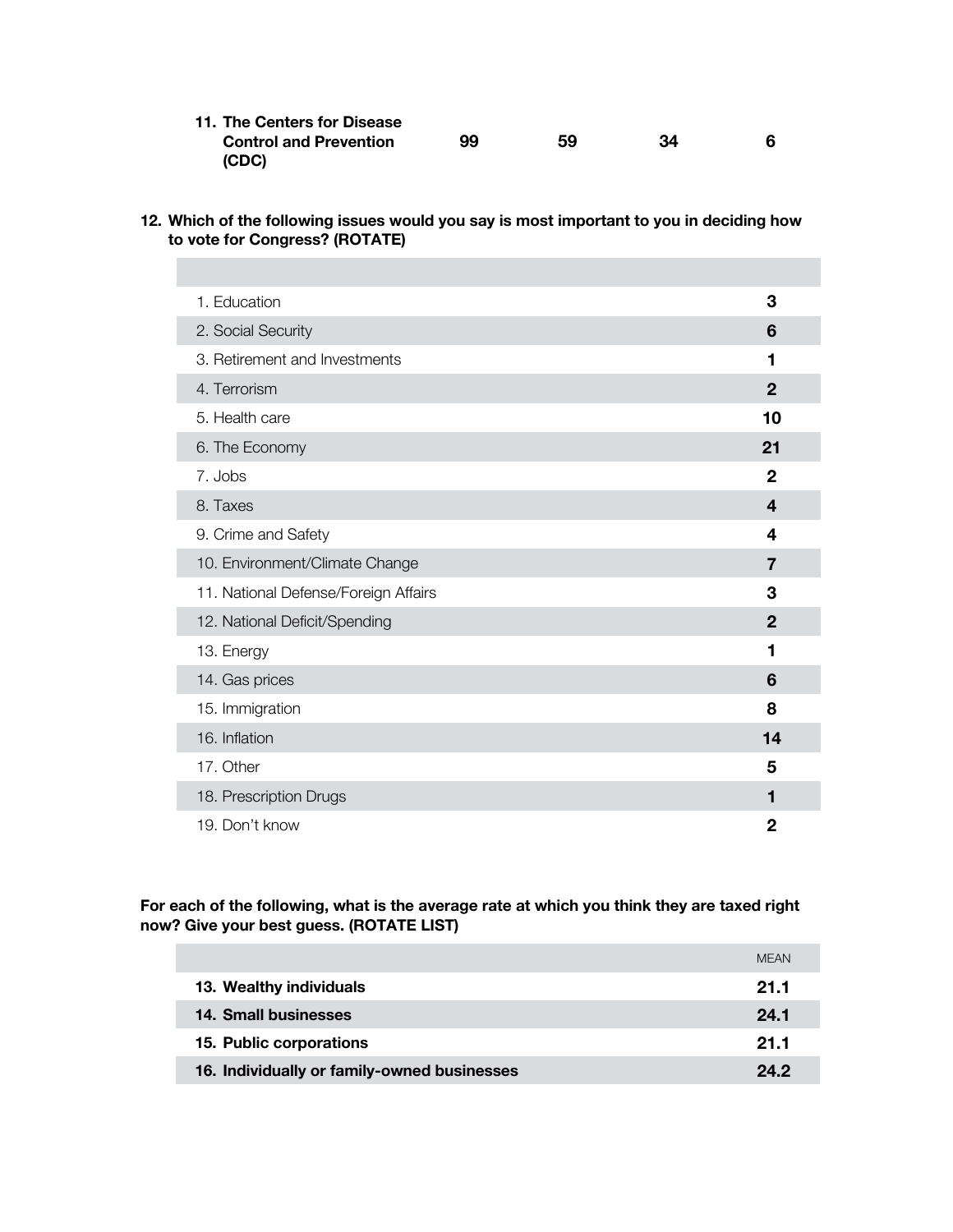**For each of the following, what is the maximum rate at which you think they should be taxed? (ROTATE LIST)**

|                                             | <b>MFAN</b> |
|---------------------------------------------|-------------|
| 17. Wealthy individuals                     | 33.0        |
| 18. Small businesses                        | 17.8        |
| 19. Public corporations                     | 26.1        |
| 20. Individually or family-owned businesses | 17.5        |

**For each of the following, what is the tax rate that you think they should be paying in order to be paying their fair share of taxes? (ROTATE LIST)**

|                                             | <b>MFAN</b> |
|---------------------------------------------|-------------|
| 21. Wealthy individuals                     | 32.7        |
| 22. Small businesses                        | 17.5        |
| 23. Public corporations                     | 25.5        |
| 24. Individually or family-owned businesses | 16.8        |

#### **ECONOMY**

**25. Generally speaking, would you say the economy is headed in the right direction, or are things seriously headed off on the wrong track?** 

| 1. Right Direction | 24 |
|--------------------|----|
| 2. Don't Know      | 16 |
| 3. Wrong Track     | 60 |

#### **26. Overall would you say that you approve or disapprove of the job Joe Biden is doing in handling the economy?**

| 1. Approve    | 39 |
|---------------|----|
| 2. Disapprove | 51 |
| 3. Don't know | 9  |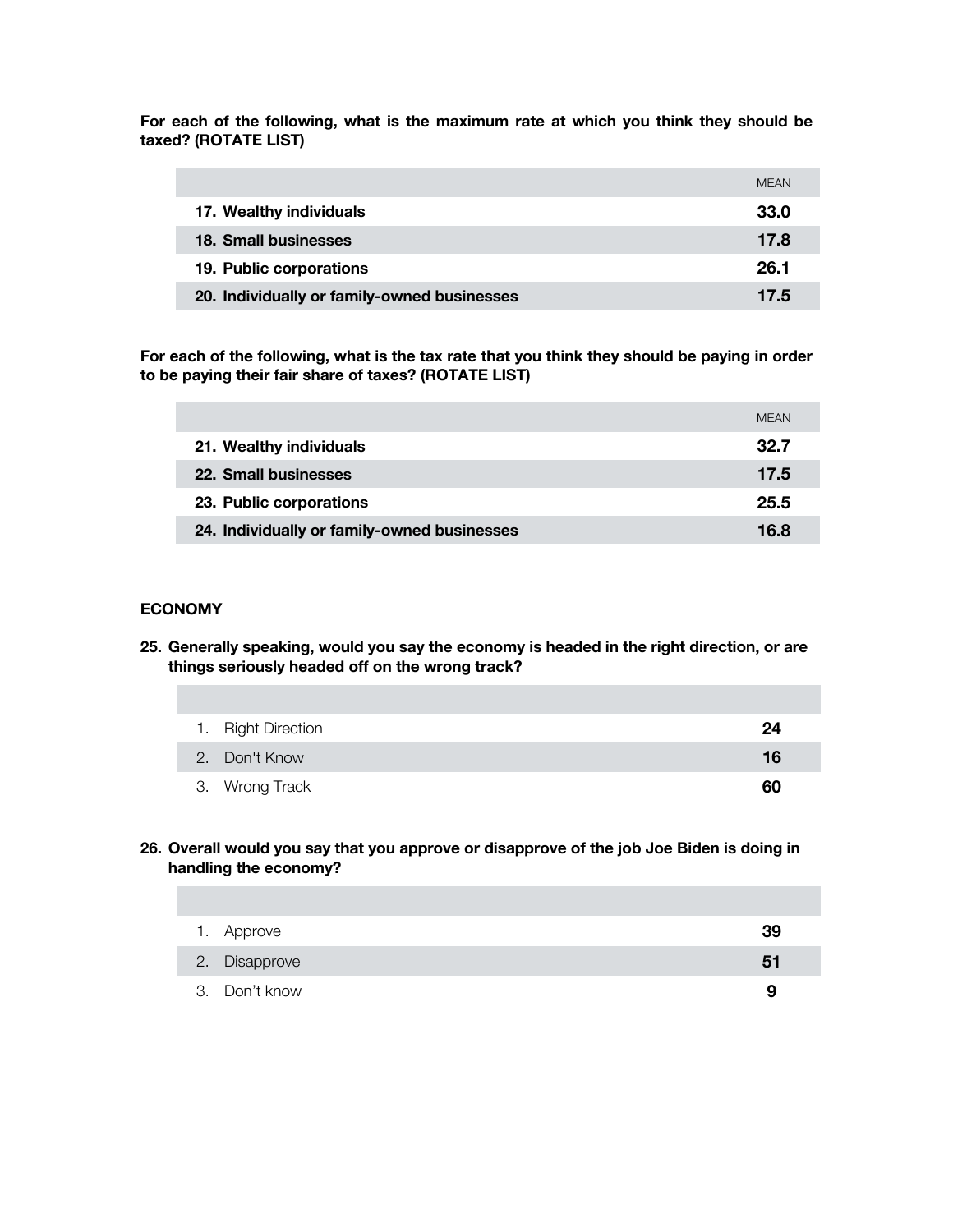**27. Overall would you say that you approve or disapprove of the job Joe Biden is doing in handling inflation?**

| 1. Approve    | 31 |
|---------------|----|
| 2. Disapprove | 58 |
| 3. Don't know | 11 |

## **BELIEF STATEMENTS**

**Do you believe or not believe the following statements: (ROTATE 28-39)**

**28. Government spending did not cause inflation.**

| 1. | Believe           | 25 |
|----|-------------------|----|
|    | 2. Do not believe | 56 |
|    | 3. Don't know     | 20 |

### **29. The reasons prices increased are because of Putin and COVID.**

| $\overline{1}$ . | Believe           | 42 |
|------------------|-------------------|----|
|                  | 2. Do not believe | 46 |
|                  | 3. Don't know     | 12 |

### **30. Businesses cannot find enough people to work.**

| 1. Believe        | 62 |
|-------------------|----|
| 2. Do not believe | 28 |
| 3. Don't know     | 10 |

## **31. Not enough money has been spent to fight COVID.**

| $\mathbf{1}$ . | Believe           | 22 |
|----------------|-------------------|----|
|                | 2. Do not believe | 62 |
|                | 3. Don't know     | 16 |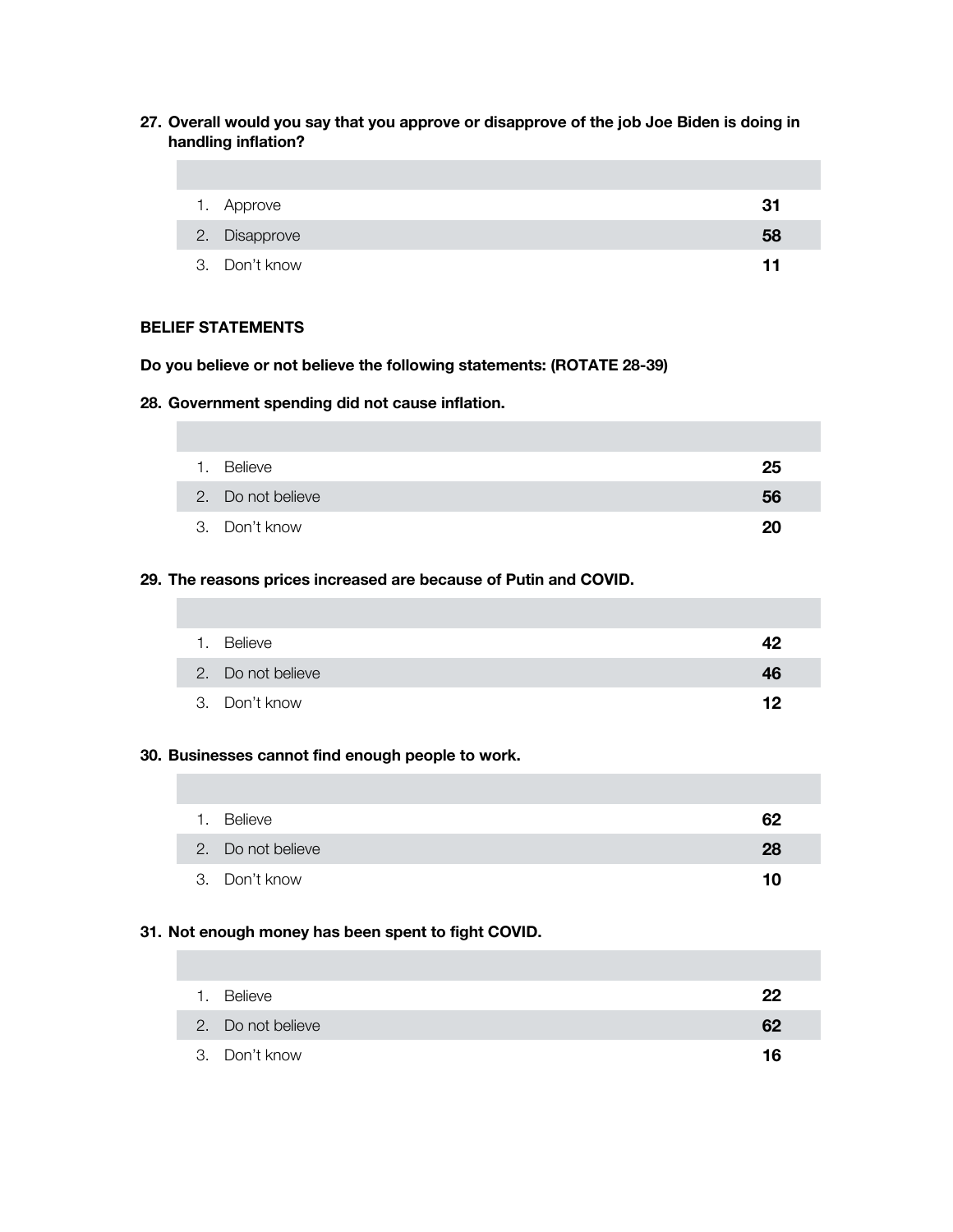**32. Congress must proceed with caution before adding more fuel to an economy already on fire.**

| 1. | Believe           | 62 |
|----|-------------------|----|
|    | 2. Do not believe | 21 |
|    | 3. Don't know     | 17 |

### **33. To curb inflation, we will need tax increases.**

| 1. Believe        | 23 |
|-------------------|----|
| 2. Do not believe | 57 |
| 3. Don't know     | 20 |

## **34. Now is not the time to raise taxes on businesses.**

| 1. Believe        | 48  |
|-------------------|-----|
| 2. Do not believe | -37 |
| 3. Don't know     | 16  |

## **35. The federal government understands the needs and challenges of individually and family-owned businesses.**

| 1. Believe        | 27 |
|-------------------|----|
| 2. Do not believe | 57 |
| 3. Don't Know     | 15 |

## **36. If companies have to pay more in taxes, those costs will be passed on to consumers in higher prices.**

| $\mathbf{1}$ . | Believe           | 66 |
|----------------|-------------------|----|
|                | 2. Do not believe | 20 |
|                | 3. Don't know     | 14 |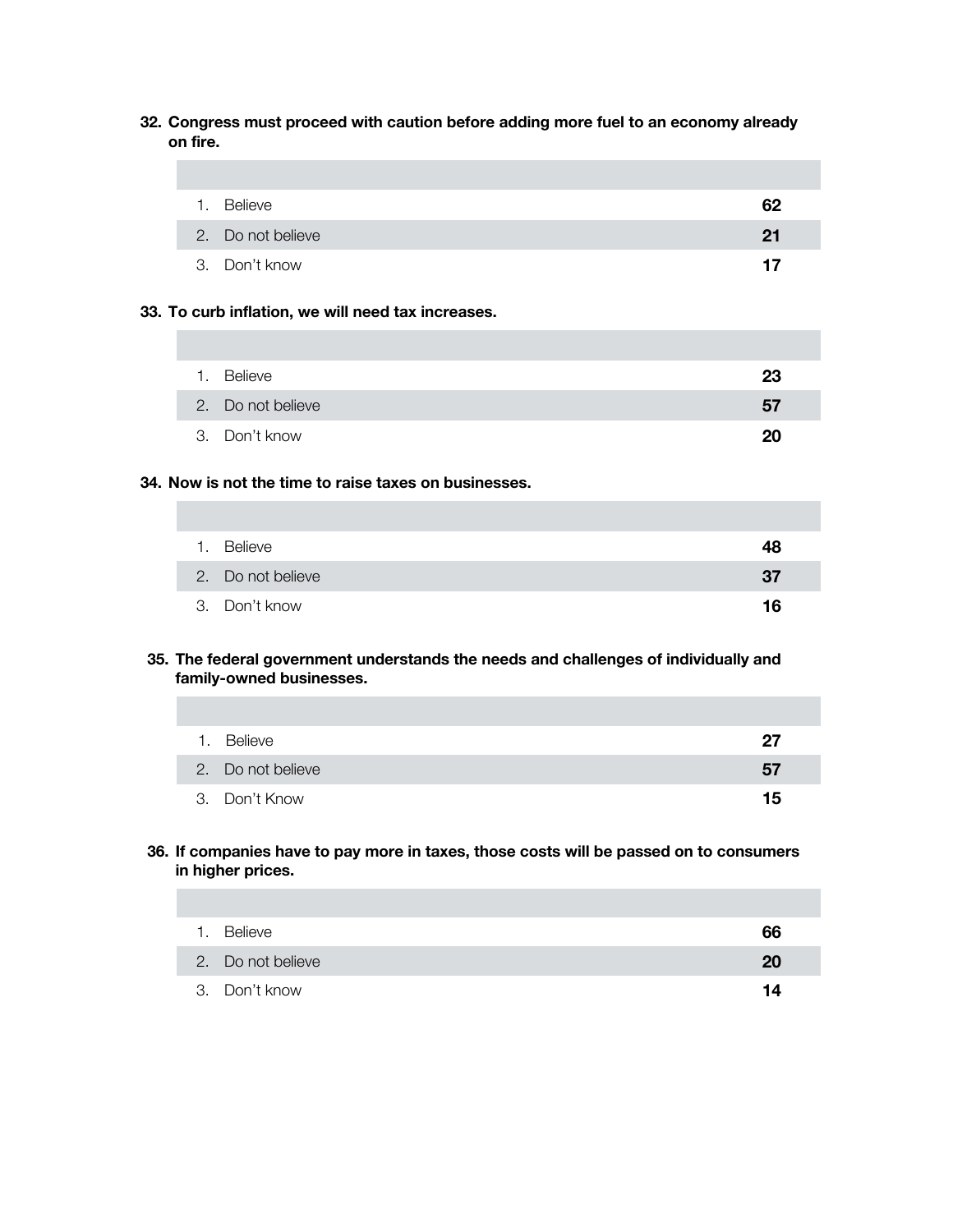**37. If a business has to pay more in taxes, it will not be able to raise wages for its employees.** 

| 1. Believe        | 46 |
|-------------------|----|
| 2. Do not believe | 38 |
| 3. Don't know     | 15 |

**38. To get rid of inflation, we need to undo a lot of the Trump tax cuts and raise tax rates.**

| $\mathbf{1}$ . | <b>Believe</b>    | 36 |
|----------------|-------------------|----|
|                | 2. Do not believe | 47 |
|                | 3. Don't Know     | 17 |

**39. Corporations and wealthy individuals are not paying their fair share of taxes.**

| 1. Believe        | 61 |
|-------------------|----|
| 2. Do not believe | 26 |
| 3. Don't Know     | 14 |

**40. Do you agree or disagree with this statement: It is unfair to tax the same business income twice.** 

| 1. Agree      | 76 |
|---------------|----|
| 2. Disagree   | 10 |
| 3. Don't know | 14 |

### **TAX INCREASES**

**41. What impact do you think a tax increase would have on inflation? (ROTATE 1-3, THEN 3-1, 4 ALWAYS LAST)**

| 1. | It would increase inflation             | 42 |
|----|-----------------------------------------|----|
|    | 2. It would have no impact on inflation | 20 |
|    | 3. It would decrease inflation          | 16 |
|    | 4. Don't know                           | 22 |
|    |                                         |    |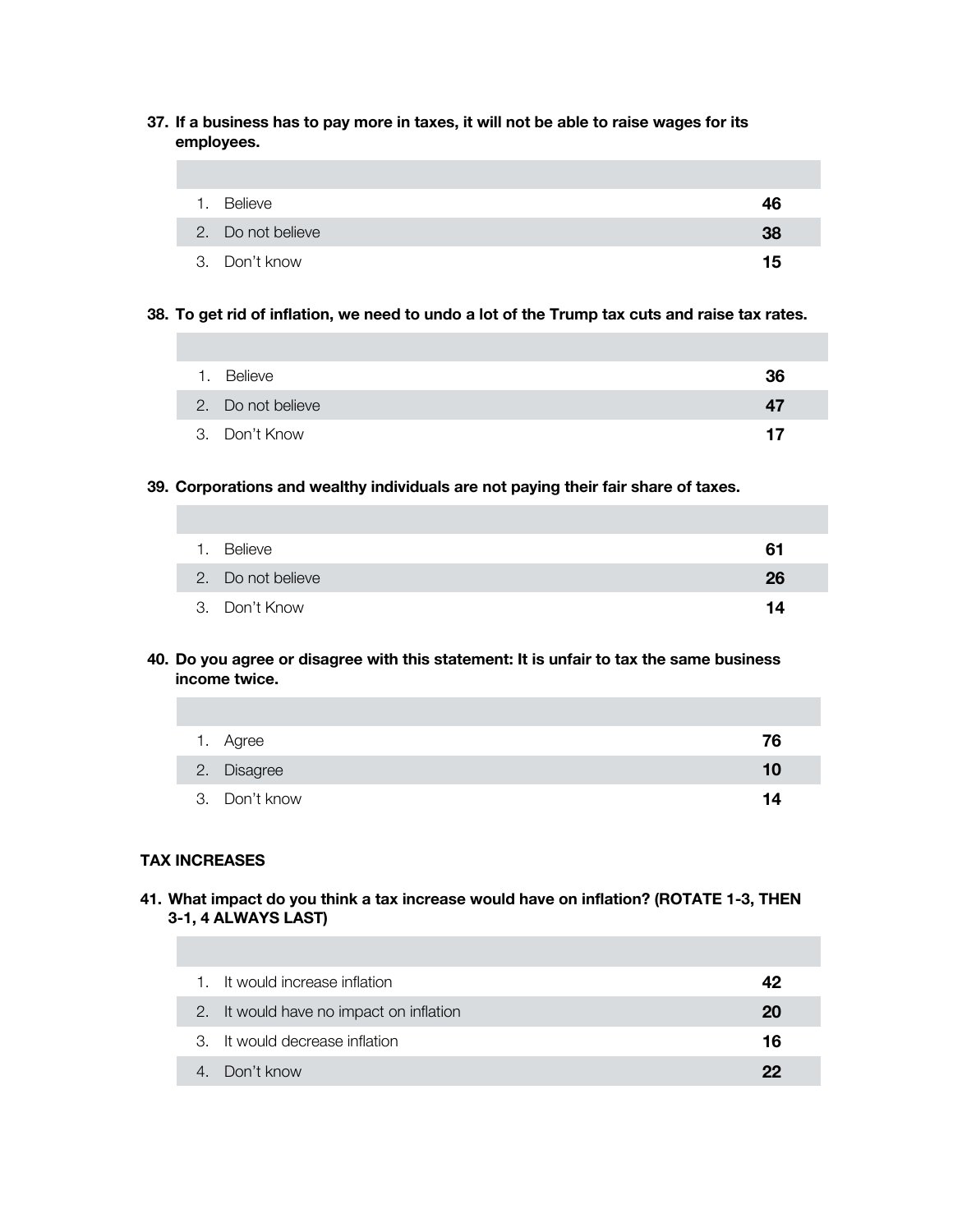#### **42. What impact do you think a tax increase would have on individually and family-owned businesses? (ROTATE 1-3, THEN 3-1, 4 ALWAYS LAST)**

|     | It would help individually and family-owned businesses              | 9  |
|-----|---------------------------------------------------------------------|----|
| 2.7 | It would have no impact on individually and family-owned businesses | 10 |
|     | 3. It would hurt individually and family-owned businesses           | 67 |
|     | 4. Don't know                                                       | 14 |

## **43. Which would do more to help families? (ROTATE)**

| 1. One-time help in the form of a check to provide direct relief                             | 18 |
|----------------------------------------------------------------------------------------------|----|
| 2. Reducing inflation to help reduce costs across the board and on a more<br>permanent basis | 73 |
| 3. Don't know                                                                                | 9  |

## **IMPACT OF GOVERNMENT APPROACH**

## **44. In thinking about the \$1.9 trillion American Rescue Plan passed last year, what impact do you think this had had on inflation? (ROTATE TOP TO BOTTOM, BOTTOM TO TOP, 6 ALWAYS LAST)**

| It significantly increased inflation<br>1.        | 25 |
|---------------------------------------------------|----|
| It somewhat increased inflation<br>$\mathcal{P}$  | 24 |
| It had no impact on inflation<br>З.               | 24 |
| It somewhat decreased inflation<br>$\overline{4}$ | 7  |
| It significantly decreased inflation<br>5.        | 4  |
| 6<br>Don't know                                   | 16 |
| TOTAL INCREASED INFLATION                         | 49 |
| <b>TOTAL DECREASED INFLATION</b>                  | 11 |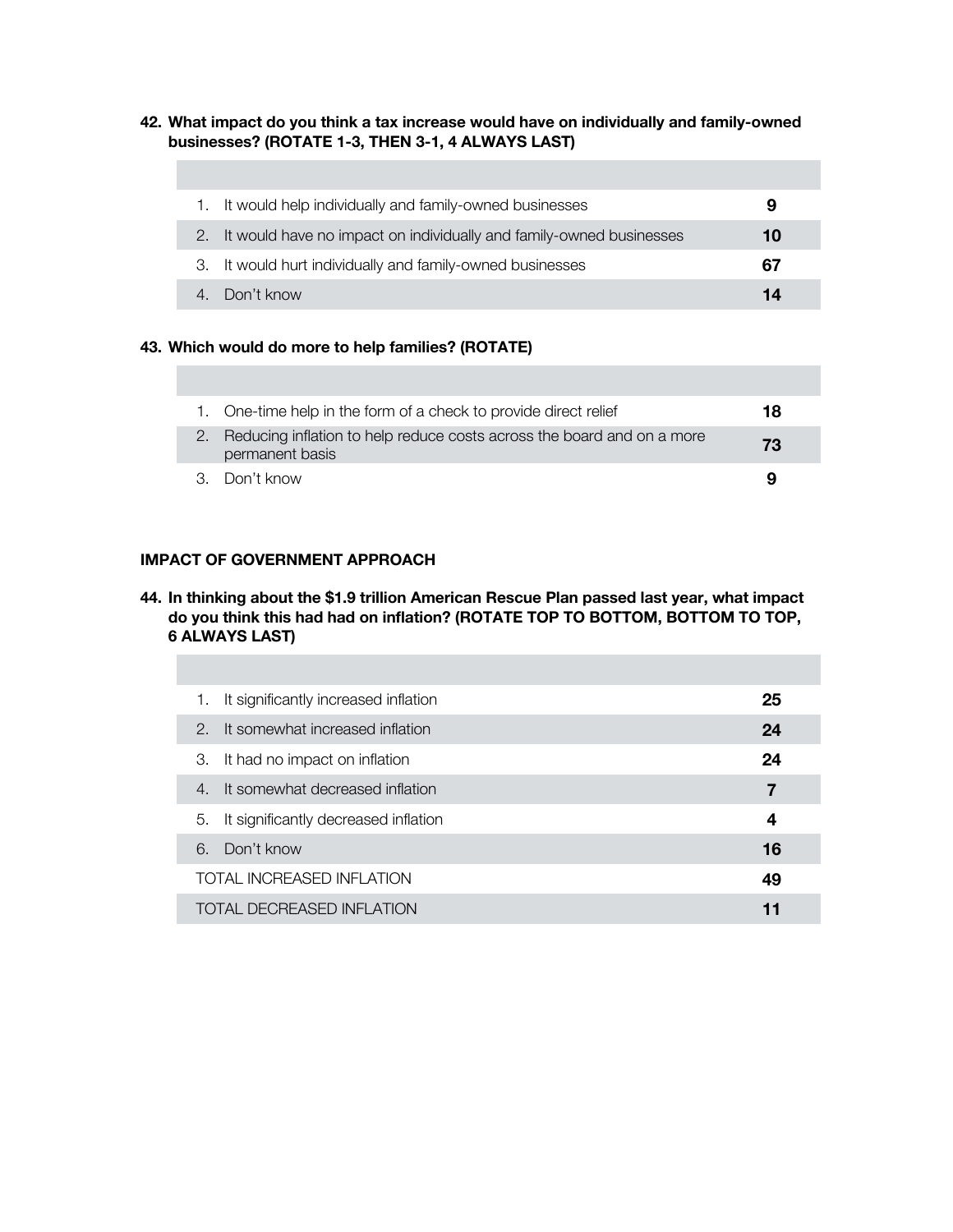#### **45. Do you think government policy has helped, hurt or had no impact on getting people back to work? (ROTATE 1-2)**

| 1. It has helped getting people back to work           | 23 |
|--------------------------------------------------------|----|
| 2. It has hurt getting people back to work             | 42 |
| 3. It has had no impact on getting people back to work | 19 |
| Don't know                                             | 15 |

### **TAX PROPOSALS**

#### **Would you favor or oppose the following proposals? (ROTATE Q46-47)**

**46. Raising the corporate tax rate from 21% to 25%**

| 1. Favor      | 56 |
|---------------|----|
| 2. Oppose     | 30 |
| 3. Don't Know | 14 |

#### **47. Raising the top capital gains tax rate from 23.8% to 28%**

| 1. Favor      | 43 |
|---------------|----|
| 2. Oppose     | 39 |
| 3. Don't Know | 18 |

## **48. If both of these tax increases were implemented, do you think this would help, hurt or have no impact on inflation? (ROTATE 1-2)**

| 1. | Help          | 31 |
|----|---------------|----|
|    | 2. Hurt       | 35 |
|    | 3. No impact  | 16 |
|    | 4. Don't know | 18 |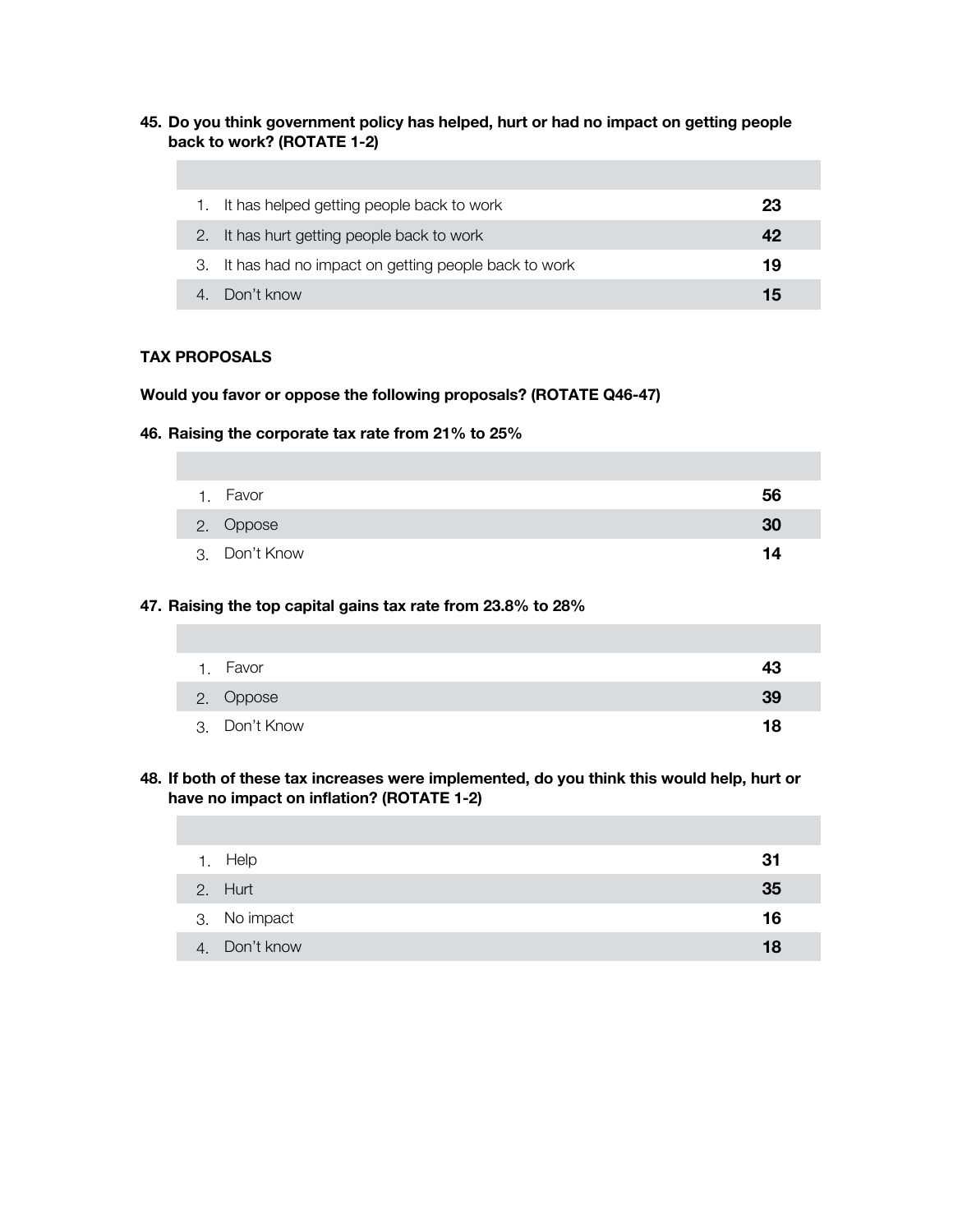**49. If both of these tax increases were implemented, do you think this would help, hurt or have no impact on individually and family-owned businesses? (ROTATE 1-2)**

| Help          | 20 |
|---------------|----|
| 2. Hurt       | 50 |
| 3. No impact  | 14 |
| 4. Don't know | 17 |

**50. Do you believe or not believe this statement: In 2020, the top 1% paid 46.4% of federal income taxes.** 

| 1. Believe        | 36 |
|-------------------|----|
| 2. Do not believe | 45 |
| 3. Don't know     | 19 |

## **51. If this were true, would you consider the top 1% paying their fair share?**

| 1. Yes        | 46 |
|---------------|----|
| 2. No         | 33 |
| 3. Don't know | 20 |

## **DIFFERENCES BETWEEN INDIVIDUALLY/FAMILY-OWNED & LARGE CORPORATIONS**

#### **52. Do you favor or oppose companies getting involved in social issues?**

| 1. Favor      | 35 |
|---------------|----|
| 2. Oppose     | 49 |
| 3. Don't know | 16 |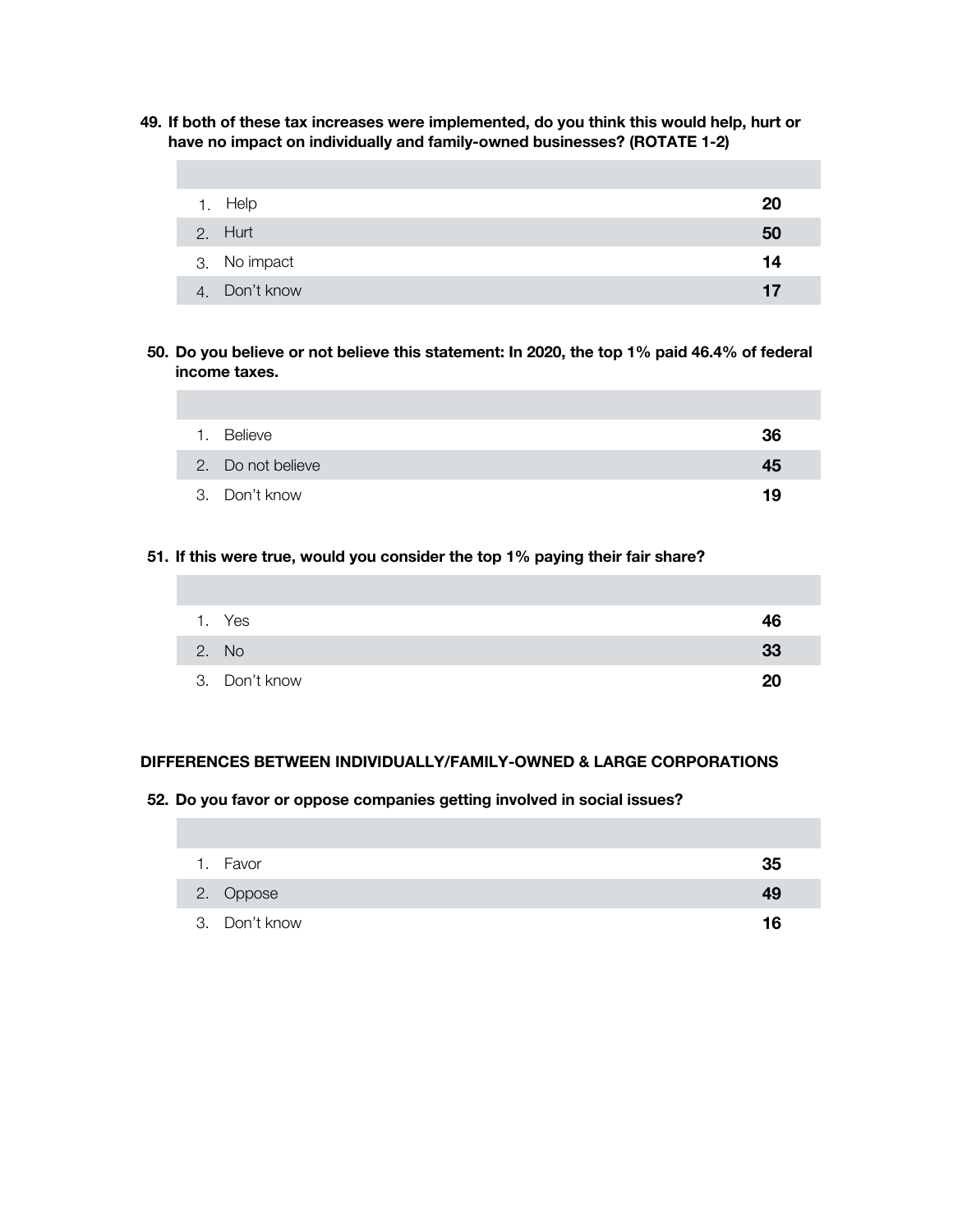**53. When large corporations get involved in social and cultural issues, does that have a positive impact, negative impact or no impact? (ROTATE)**

| 1. Positive impact | 33 |
|--------------------|----|
| 2. Negative impact | 36 |
| 3. No impact       | 14 |
| 4. Don't know      | 18 |

### **ATTRIBUTES OF INDIVIDUALLY/FAMILY-OWNED**

**For each of the following statements, do you find that statement to make you much more favorable, somewhat more favorable, somewhat less favorable or much less favorable toward individually and family-owned businesses?** 

#### **(ROTATE 54-60)**

**54. Individually and family-owned businesses are more likely to be locally owned than large corporations, with their owners living in the same community as their workers and operations, leading to greater accountability to their local community. (ROTATE 1- 4, THEN 4-1, 5 ALWAYS LAST)** 

| 1. Much more favorable                | 36 |
|---------------------------------------|----|
| 2. Somewhat more favorable            | 36 |
| 3. Somewhat less favorable            | 8  |
| Much less favorable<br>$\overline{4}$ |    |
| 5. Don't know                         | 16 |
| <b>TOTAL MORE FAVORABLE</b>           | 73 |
| TOTAL LESS FAVORABLE                  | 12 |

#### **55. Individually and family-owned businesses are more focused on their original purpose for getting started. (ROTATE 1-4, THEN 4-1, 5 ALWAYS LAST)**

| 1. Much more favorable      | 33 |
|-----------------------------|----|
| 2. Somewhat more favorable  | 40 |
| 3. Somewhat less favorable  | 6  |
| 4. Much less favorable      | 3  |
| 5. Don't know               | 18 |
| <b>TOTAL MORE FAVORABLE</b> | 73 |
| TOTAL LESS FAVORABLE        | 9  |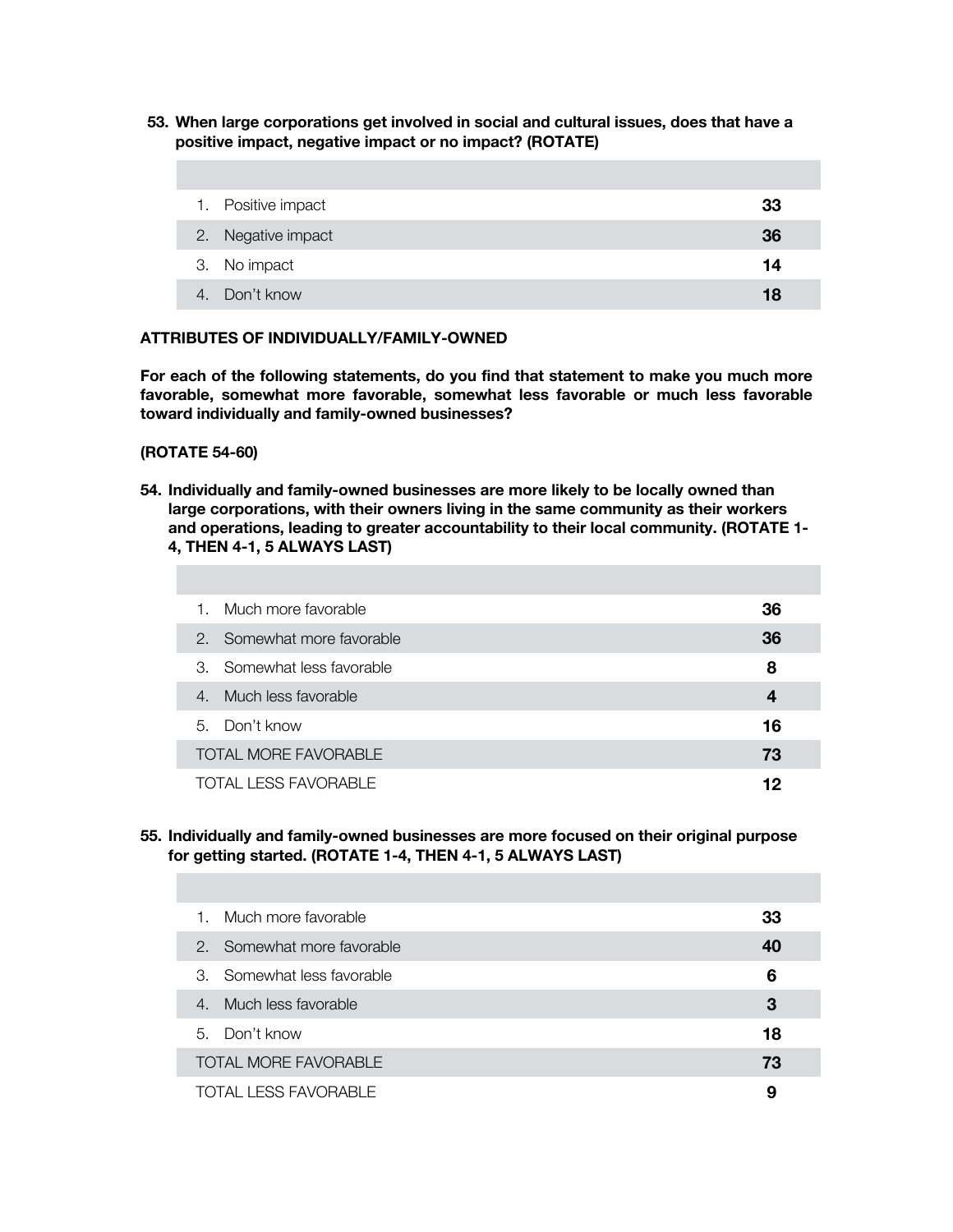**56. Individually and family-owned businesses are taxed just like you at the individual tax rate. (ROTATE 1-4, THEN 4-1, 5 ALWAYS LAST)** 

| 1.               | Much more favorable         | 15 |
|------------------|-----------------------------|----|
|                  | 2. Somewhat more favorable  | 34 |
|                  | 3. Somewhat less favorable  | 16 |
| $\overline{4}$ . | Much less favorable         | 7  |
| 5. Don't know    |                             | 28 |
|                  | <b>TOTAL MORE FAVORABLE</b> | 49 |
|                  | <b>TOTAL LESS FAVORABLE</b> | 23 |

**57. Individually and family-owned businesses can be more responsive to consumer needs. (ROTATE 1-4, THEN 4-1, 5 ALWAYS LAST)** 

| Much more favorable<br>1.             | 33 |
|---------------------------------------|----|
| 2. Somewhat more favorable            | 40 |
| 3. Somewhat less favorable            | 7  |
| Much less favorable<br>$\overline{4}$ |    |
| 5. Don't know                         | 15 |
| <b>TOTAL MORE FAVORABLE</b>           | 73 |
| <b>TOTAL LESS FAVORABLE</b>           | 12 |

**58. Individually and family-owned businesses do not have access to the same resources as large corporations that let them find loopholes to pay less in taxes. (ROTATE 1-4, THEN 4-1, 5 ALWAYS LAST)** 

| 1. Much more favorable      | 29 |
|-----------------------------|----|
| 2. Somewhat more favorable  | 26 |
| 3. Somewhat less favorable  | 15 |
| 4. Much less favorable      | 9  |
| 5. Don't know               | 22 |
| <b>TOTAL MORE FAVORABLE</b> | 55 |
| TOTAL LESS FAVORABLE        | 23 |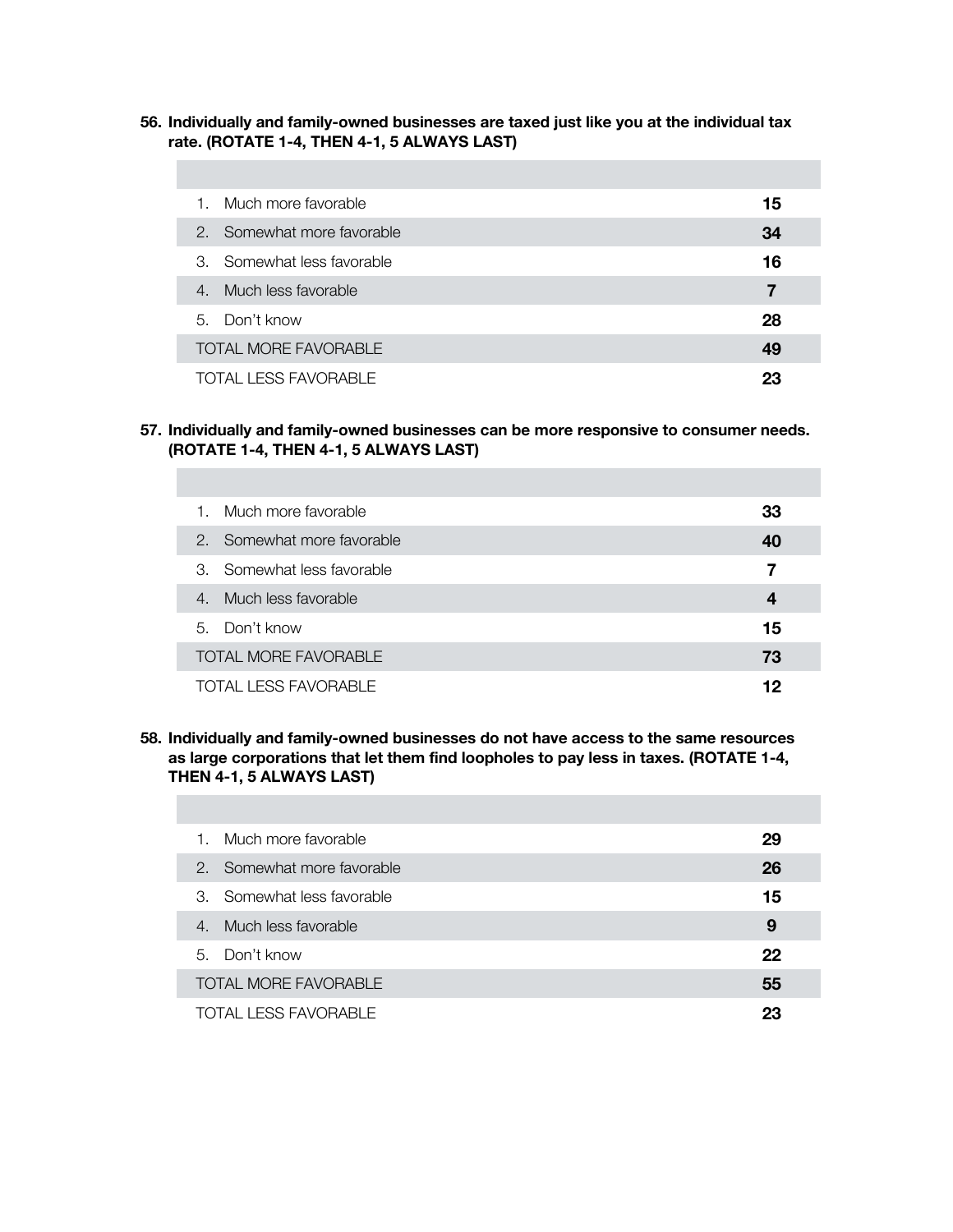**59. Individually and family-owned businesses are less likely to get involved with social issues and have a political agenda. (ROTATE 1-4, THEN 4-1, 5 ALWAYS LAST)** 

| 1.                    | Much more favorable         | 22 |
|-----------------------|-----------------------------|----|
|                       | 2. Somewhat more favorable  | 31 |
|                       | 3. Somewhat less favorable  | 14 |
| $\mathcal{A}_{\cdot}$ | Much less favorable         | 8  |
|                       | 5. Don't know               | 24 |
|                       | <b>TOTAL MORE FAVORABLE</b> | 54 |
|                       | TOTAL LESS FAVORABLE        | 22 |

**60. Individually and family-owned businesses are more likely to be more involved in their local communities than large corporations. (ROTATE 1-4, THEN 4-1, 5 ALWAYS LAST)** 

| Much more favorable<br>1.   | 42 |
|-----------------------------|----|
| 2. Somewhat more favorable  | 34 |
| 3. Somewhat less favorable  | 7  |
| 4. Much less favorable      | З  |
| 5. Don't know               | 14 |
| <b>TOTAL MORE FAVORABLE</b> | 76 |
| <b>TOTAL LESS FAVORABLE</b> | 10 |

**Do you believe or not believe the following statements: (ROTATE Q61-63)**

**61. We need to do everything we can to help businesses get back on their feet so they can get Americans back to work to keep the economy moving in the right direction.**

| Believe           |    |
|-------------------|----|
| 2. Do not believe | 17 |
| 3. Don't know     |    |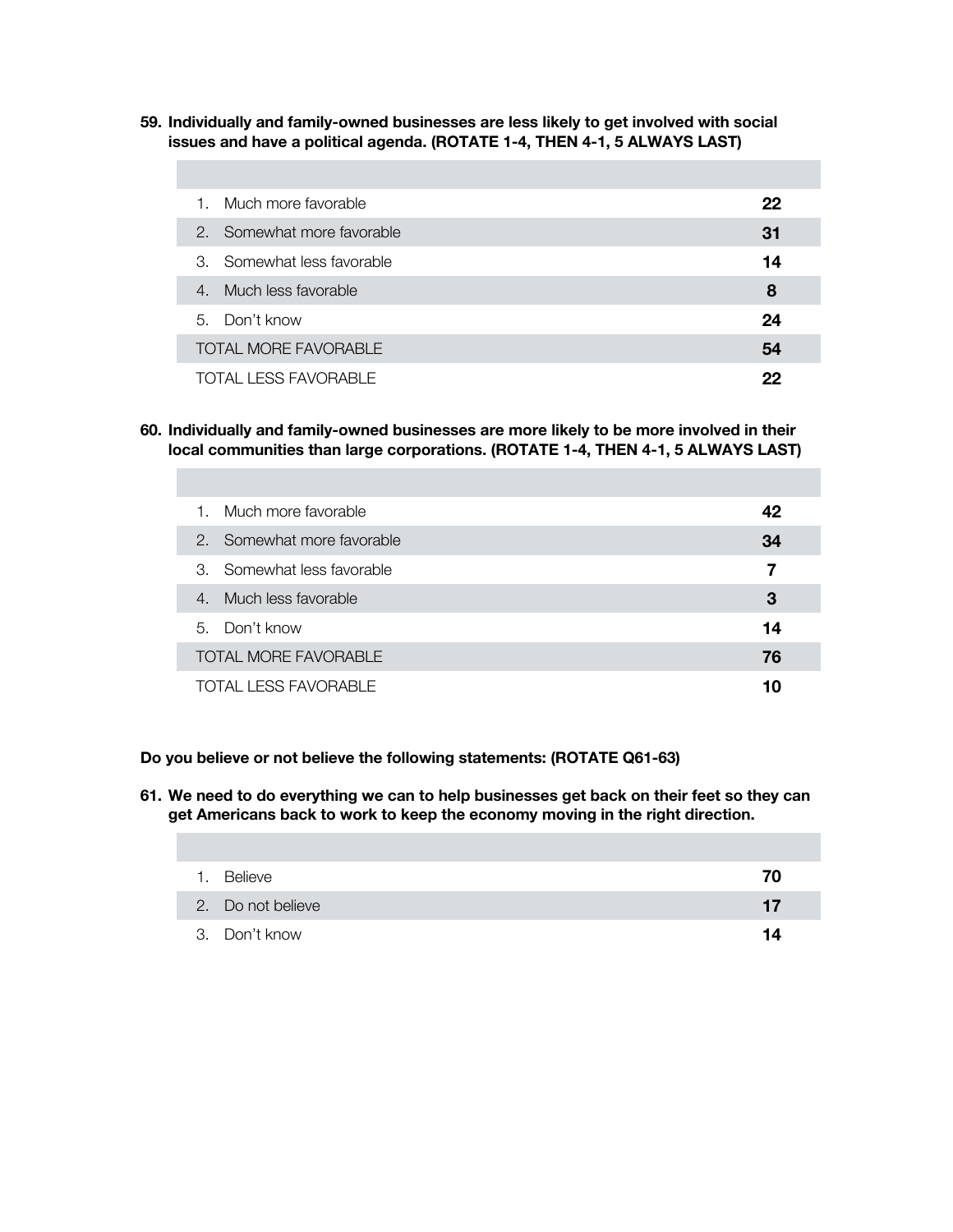**62. Revenues from corporate income taxes and individual income taxes are coming in at a record level.**

| 1. Believe        | 36 |
|-------------------|----|
| 2. Do not believe | 38 |
| 3. Don't know     | 27 |

**63. Individually and family-owned businesses are less likely to get involved with social issues and have a political agenda.**

| 1. | Believe           | 47 |
|----|-------------------|----|
|    | 2. Do not believe | 33 |
|    | 3. Don't know     | 20 |

**64. Do you think that individually and family-owned businesses should or should not be exempted from income surtaxes that might be passed by Congress?** 

| 1. Should     | 34 |
|---------------|----|
| 2. Should not | 35 |
| 3. Don't Know | 31 |

**65. The new GDP report showed that the US economy declined 1.4% in the first quarter of this year. Do you think that is or is not the result of economic policies of the Biden administration?** 

| - Is          | 45 |
|---------------|----|
| 2. Is not     | 36 |
| 3. Don't Know | 19 |

**66. Do you believe or not believe this statement: If the Build Back Better legislation proposed by Democrats in Congress had been passed, the decline in the US economy would not have occurred.**

| $\mathbf{1}$ . | Believe           | 35 |
|----------------|-------------------|----|
|                | 2. Do not believe | 41 |
|                | 3. Don't Know     | 94 |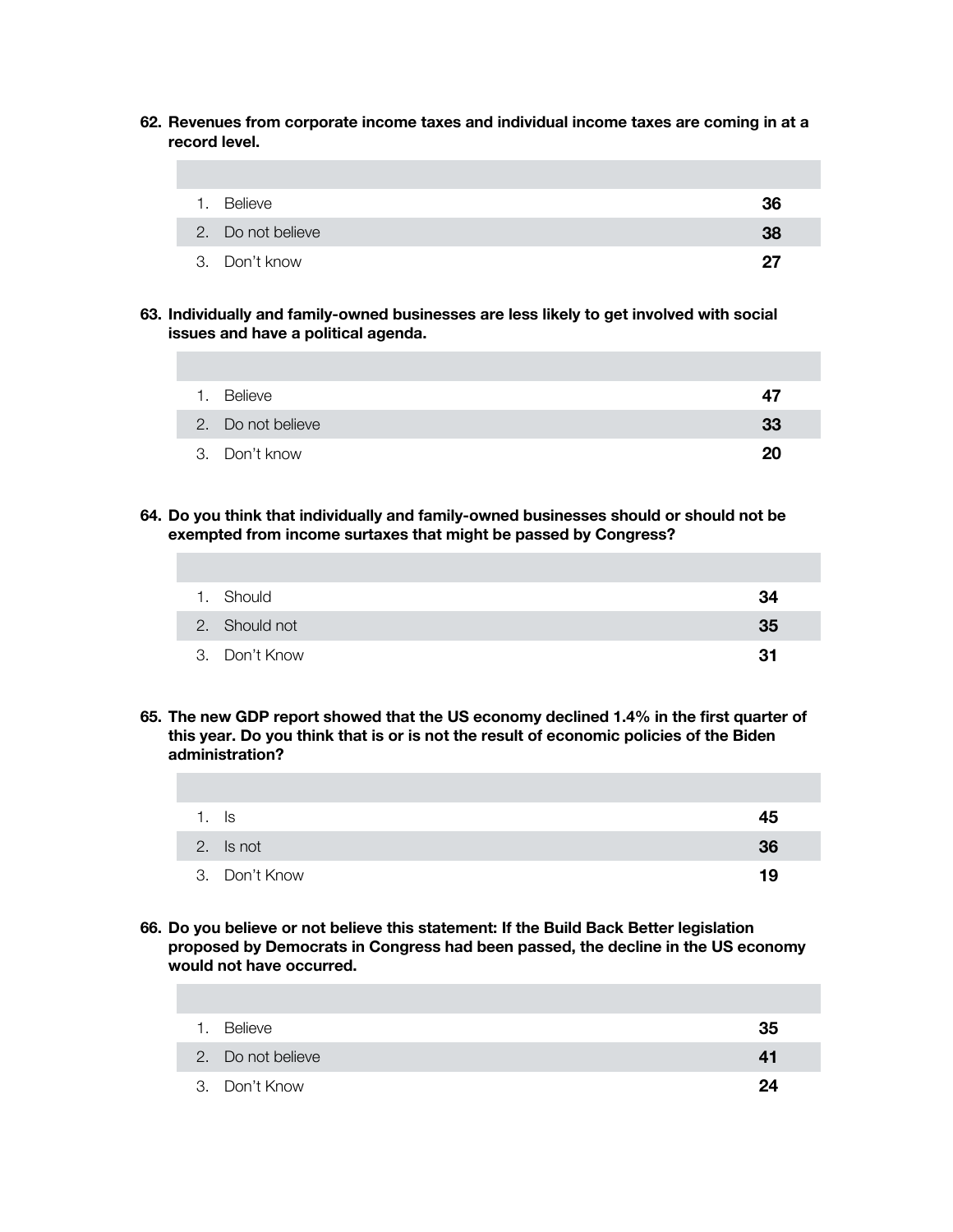**67. Because of the impact of inflation on retirement savings and investments, how concerned or not concerned are you about your retirement? (ROTATE 1-4, 4-1, 5 ALWAYS LAST)**

|  | 1. Very concerned         | 33 |
|--|---------------------------|----|
|  | 2. Somewhat concerned     | 36 |
|  | 3. Somewhat not concerned | 14 |
|  | 4. Not concerned at all   | 11 |
|  | 5. Don't know             | 6  |
|  | <b>TOTAL CONCERNED</b>    | 69 |
|  | TOTAL NOT CONCERNED       |    |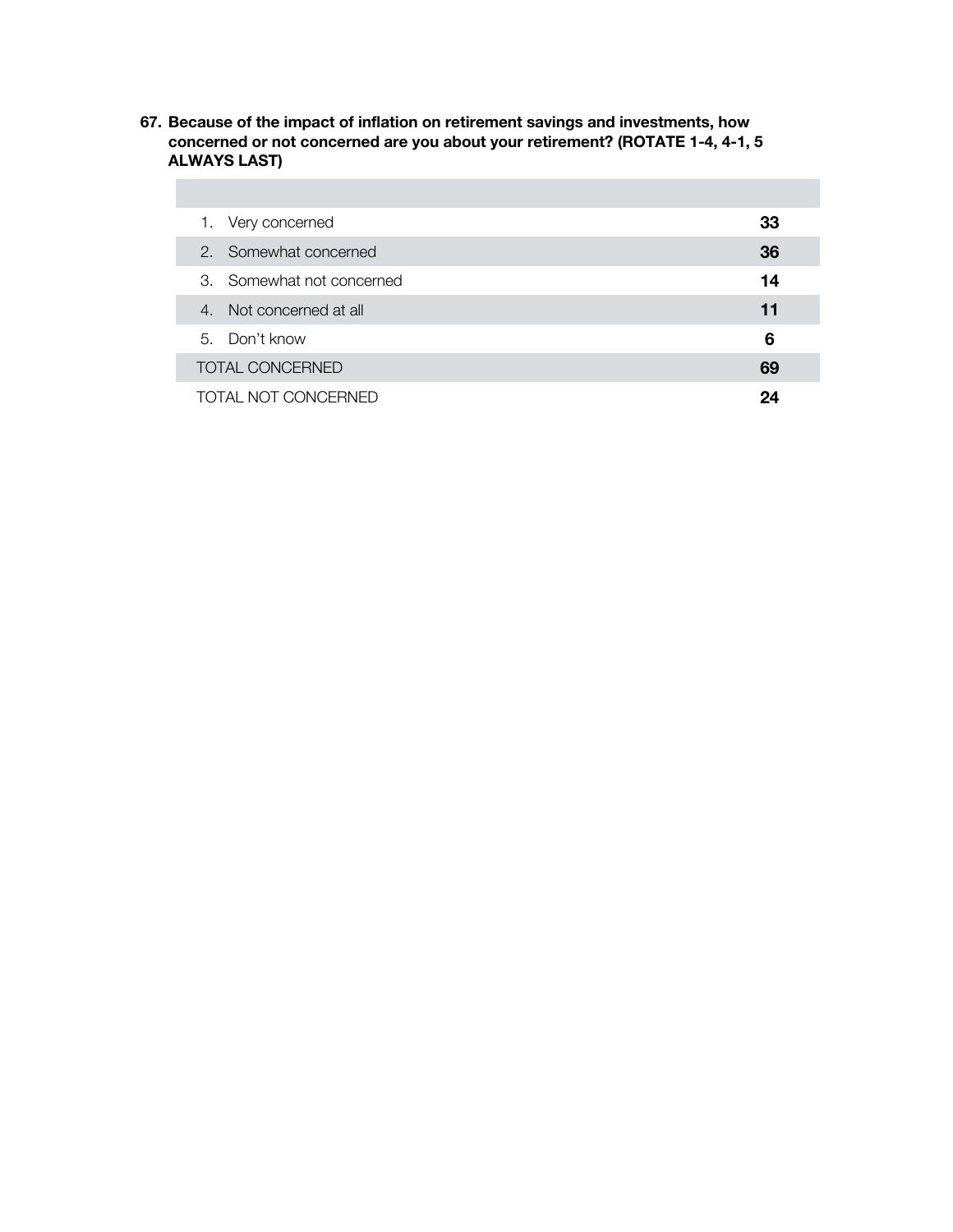### **Now just a few demographic questions for statistical purposes only—**

#### **68. In what year were you born?**

| 1. 18-34 | 17 |
|----------|----|
| 2. 35-44 | 19 |
| 3. 45-54 | 20 |
| 4. 55-34 | 21 |
| $5.65+$  | 23 |

#### **69. Generally speaking, do you consider yourself (ROTATE) a Republican, a Democrat, an Independent, or something else?**

| 1. Republican  | 35 |
|----------------|----|
| 2. Democrat    | 37 |
| 3. Independent | 23 |
| 4. Other       | 2  |
| 5. Don't Know  | 3  |

#### **70. If you had to classify yourself, would you say you are very liberal, somewhat liberal, moderate, somewhat conservative or very conservative in your political beliefs?**

|    | 1. Very Liberal          | 11 |
|----|--------------------------|----|
|    | 2. Somewhat Liberal      | 12 |
| 3. | Moderate                 | 38 |
|    | 4. Somewhat Conservative | 21 |
|    | 5. Very Conservative     | 15 |
|    | 6. Don't Know            | 3  |

#### **71. Are there children in your household under the age of 18 years old?**

| 1. Yes        | 29 |
|---------------|----|
| 2. No         | 69 |
| 3. Don't Know | ŋ  |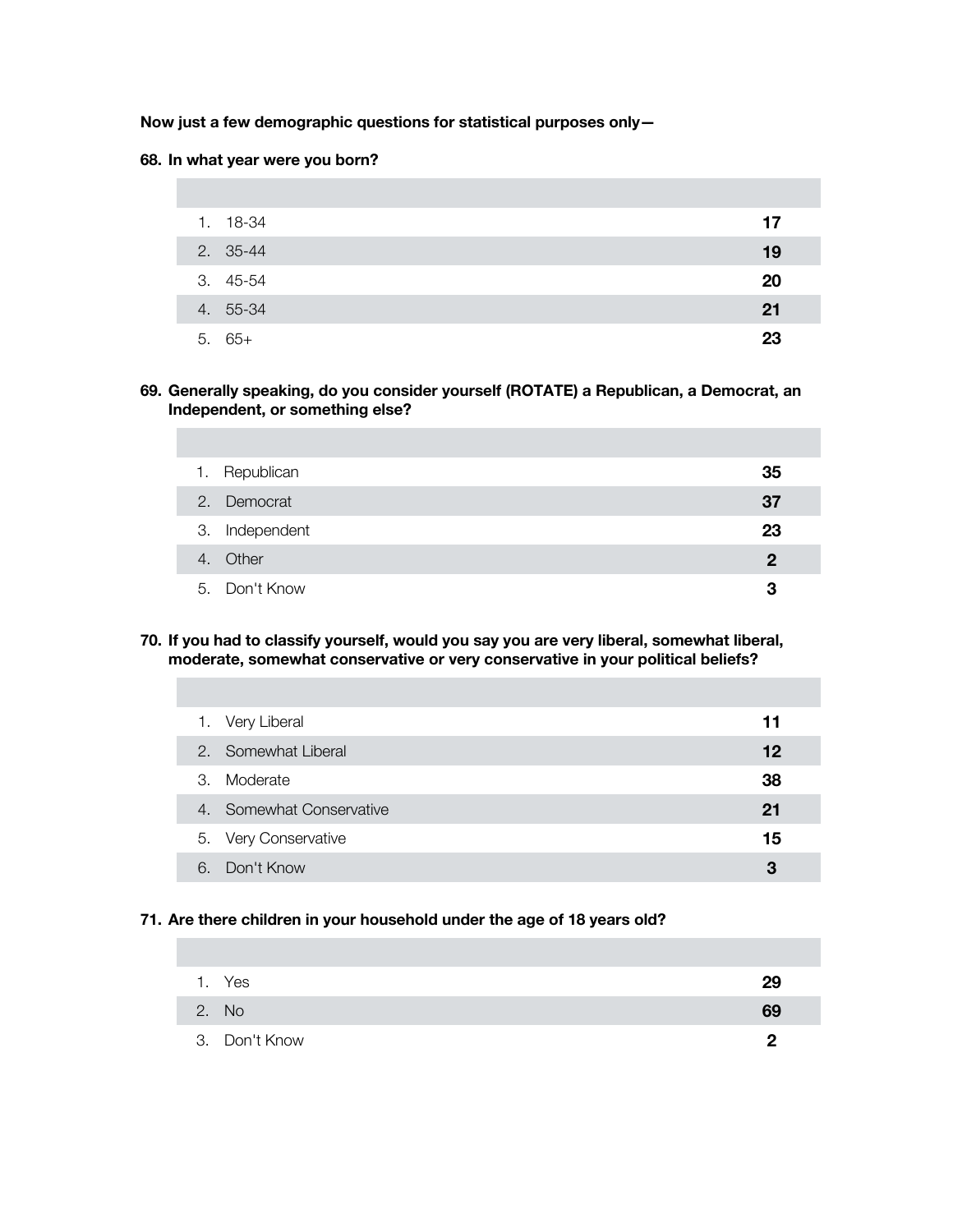# **72. What is your current marital status?**

| 1. Single, never married | 28           |
|--------------------------|--------------|
| 2. Married               | 52           |
| 3. Separated             | $\mathbf{2}$ |
| 4. Divorced              | 12           |
| 5. Widowed               | 5            |
| 6. Don't Know            |              |

# **73. What is the annual income of your household before taxes? Is it…**

| $1_{\cdot}$ | Less than 15K | 11 |
|-------------|---------------|----|
|             | 2. 15K-30K    | 15 |
|             | 3. 30K-50K    | 15 |
| 4.          | 50K-75K       | 20 |
|             | 5. 75K-100K   | 14 |
|             | 6. 100-200K   | 19 |
|             | 7. Over 200K  | 3  |
| 8.          | Don't Know    | 3  |

## **74. What is your religion?**

| <b>Evangelical Protestant</b><br>1. | 15 |
|-------------------------------------|----|
| 2. Mainline Protestant              | 12 |
| Catholic<br>3.                      | 28 |
| 4. Jewish                           | 4  |
| 5. Mormon                           | 1  |
| 6. Atheist/Agnostic                 | 11 |
| 7. Other                            | 24 |
| Don't Know<br>8.                    | 5  |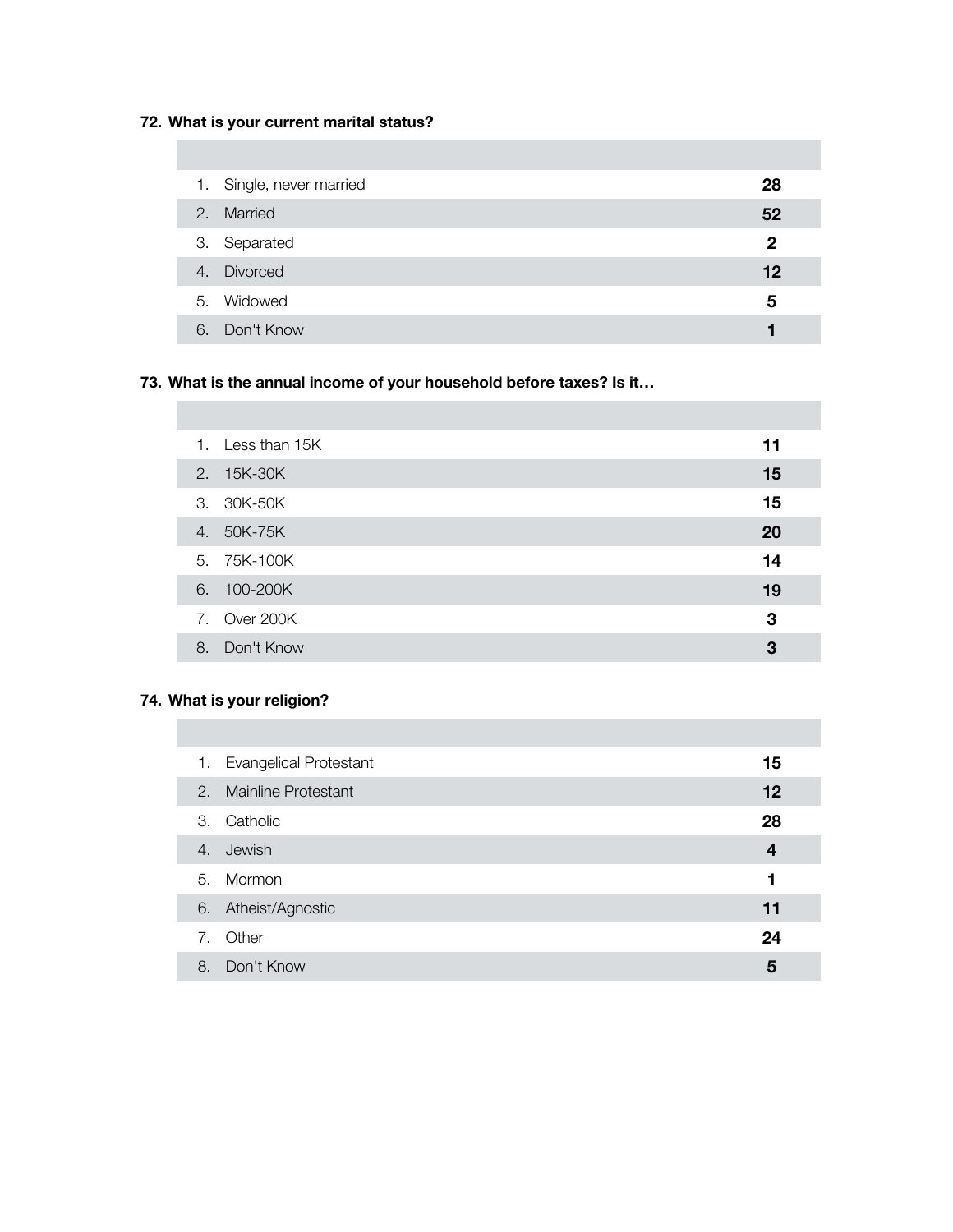# **75. What is your race?**

| 1. | Hispanic            | 13      |
|----|---------------------|---------|
|    | 2. African-American | 12      |
|    | 3. Asian            | 3       |
| 4. | White               | 69      |
|    | 5. Other            | 3       |
| 6. | Don't Know          | $\star$ |

## **76. Do you or anyone in your household belong to a labor union?**

| 1. Yes        | 14 |
|---------------|----|
| 2. No         | 85 |
| 3. Don't know | 0  |

## **77. What was the last grade of school that you completed?**

|    | Did not complete high school            | 2  |  |
|----|-----------------------------------------|----|--|
| 2. | High school graduate                    | 20 |  |
| З. | Attended college but received no degree | 24 |  |
| 4. | Associates degree                       | 13 |  |
| 5. | College graduate - Bachelors            | 25 |  |
| 6  | Postgraduate study or degree            | 16 |  |

## **78. What is your employment status?**

| 1. | Employed, full time    | 41           |
|----|------------------------|--------------|
|    | 2. Employed, part-time | 7            |
|    | 3. Unemployed          | 10           |
|    | 4. Self-employed       | 5            |
|    | 5. Homemaker           | 7            |
|    | 6. Student             | $\mathbf{2}$ |
| 7. | Retired                | 27           |
| 8. | Don't Know             | $\star$      |